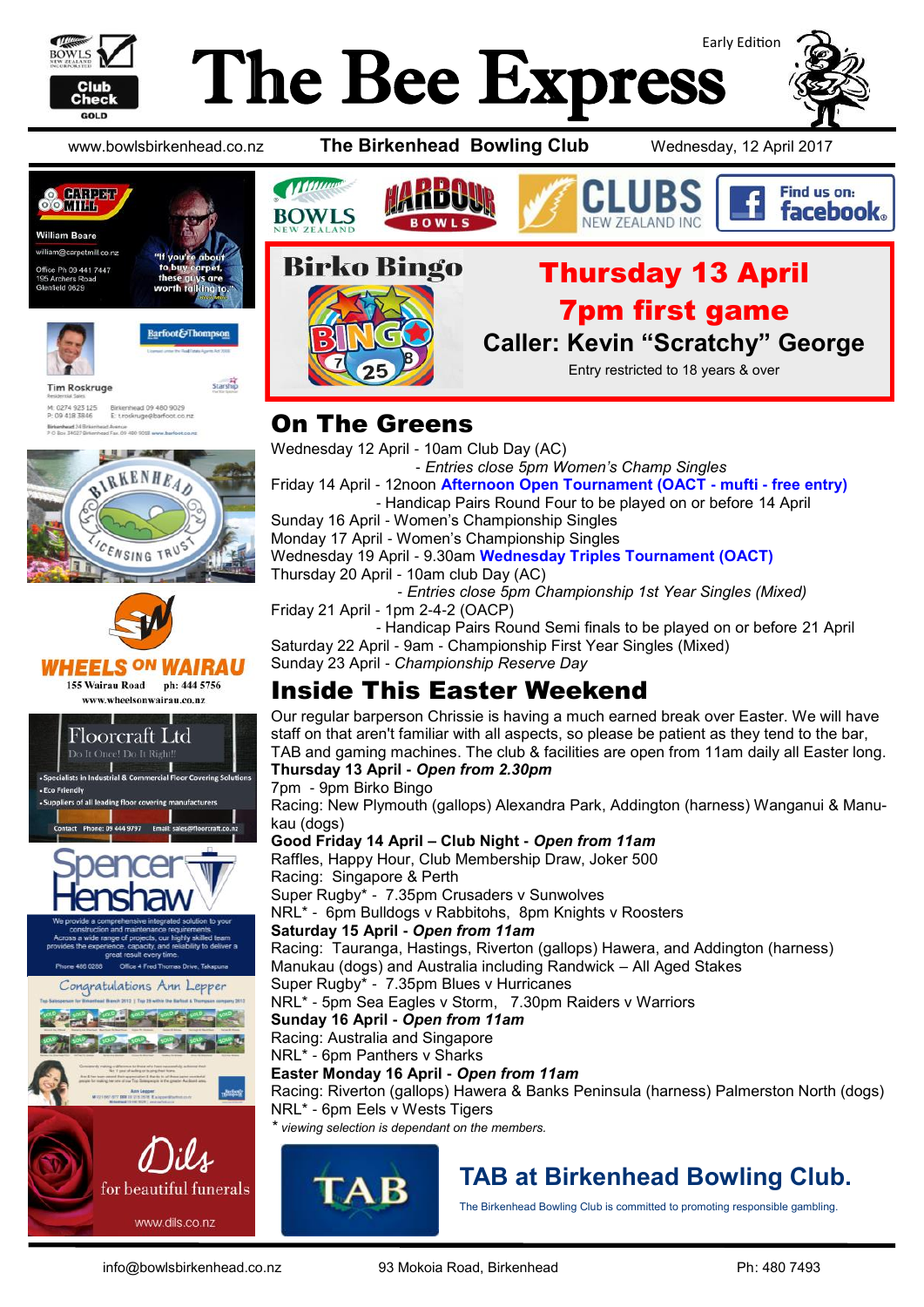

#### Hikurangi Here We Come!

#### *By Jerome Rusk*

The Birkenhead Bees are the 2016-17 Bowls North Harbour Junior Interclub Champions! Taking on the strong Mairangi Bay White team in the final, they came away with a rousing 2-1 victory. It is a title not held by the club since the 2012-13 season and it means the squad travel to Hikurangi for the Northern Region finals on May 7.

It was a fine but breezy Monday evening at the Club and the packed viewing deck watched on as the Triples team, again consisting of Jerry at lead, Jacqui at 2 and 'the Jandle' at skip, jumped out of the gates quickly to establish an early lead and were never threatened, taking the match 20-8. Jerry was on fire at the front, continuing his hot form of recent months, so much so that Jimmy said with glee "I didn't have to do too much… an armchair ride". Jacqui also slotted in some corkers when needed. "It was good to put the pressure on their lead, a good team effort" trumpeted Jerry. Co-Manager Dale Ineson's inspiring words ringing in Jerry's ears throughout "think of the road trip". An impressive unbeaten season for the Triples team.

After dropping a four on the first end, Pairs team Gary and Robbie (skip) fought back valiantly as the game progressed to eventually take the lead late in the match. Mairangi clinched the last few ends to edge the lads out 11-15. "Gary was awesome tonight" said Robbie. The pairs team have played with fight each week and their combination is growing stronger. A good omen for the future.

Jerome took out the Singles to wrap up the tie, holding off newly crowned Mairangi Singles Champ Fata Letoa. The score was even early but slowly but surely Jerome pulled away to win 17-8. "It was a mixed performance but a win is a win and we're off to Hikurangi!". Rusk bowled 2 amazing wrong biases along the way, making coach Keith Burgess proud. Another highlight of the match was Co-Manager Adele Ineson marking the match with her handbag present.

So all in all, an excellent season for the Bees and an opportunity to represent the Club and the Centre in the far North. Thanks goes out to all the support we've received throughout the season especially for the turnout for Mondays final. The squad really does appreciate it! Thanks as always to our management team, the physio and mental skills coach. Special mention to Loz Croot who played brilliantly earlier in the season when called in. Look out Hikurangi, here come the Bees!

#### Break From Tradition

Entry numbers down from previous years due to other tournaments in the Auckland region Sandy made the decision to open, what had for the past fourteen years been the sole domain of the men, to women. Saturday dawned a stunner of a day with twenty six teams

ready for two days of bowls accompanied by some great seafood for morning tea and lunch. Stuie back on deck with the assistance of Bernie made sure the players weren't going hungry. At the conclusion of the first days play there were four undefeated teams, Alf Smith, Terry Cullen, Tony Grantham and Bruce Baker

Sunday saw both Cullen and Smith start off with a win but losing their last two games to drop out of the prizes. Evan Thomas who had dropped a game on Saturday to Robbie Henson's team, a team that their total combine years of bowls only adds up to five, won all three games Sunday to secure second

![](_page_1_Picture_15.jpeg)

Seafood Tournament winners: David Payne, Mic Moodie, Stuart Mackechine, Bruce Baker (s)

place. Grantham went down to Mike Feek's team first game Sunday won the next and drew his last, Feek had not won a game on the first day. Grantham finishing in third and the best preformed of the Birkenhead teams.

Baker started Sunday with a draw, the closest his team had come to a loss. They went onto win their last two games and be the only undefeated team finishing with six wins and a draw for the two days.

First: Bruce Baker's team 6 wins & 1 draw, Second: Evan Thomas's team 6 wins Third: Tony Grantham's team 5 wins & 1 draw, Forth: David Eades's team 5 wins 43 ends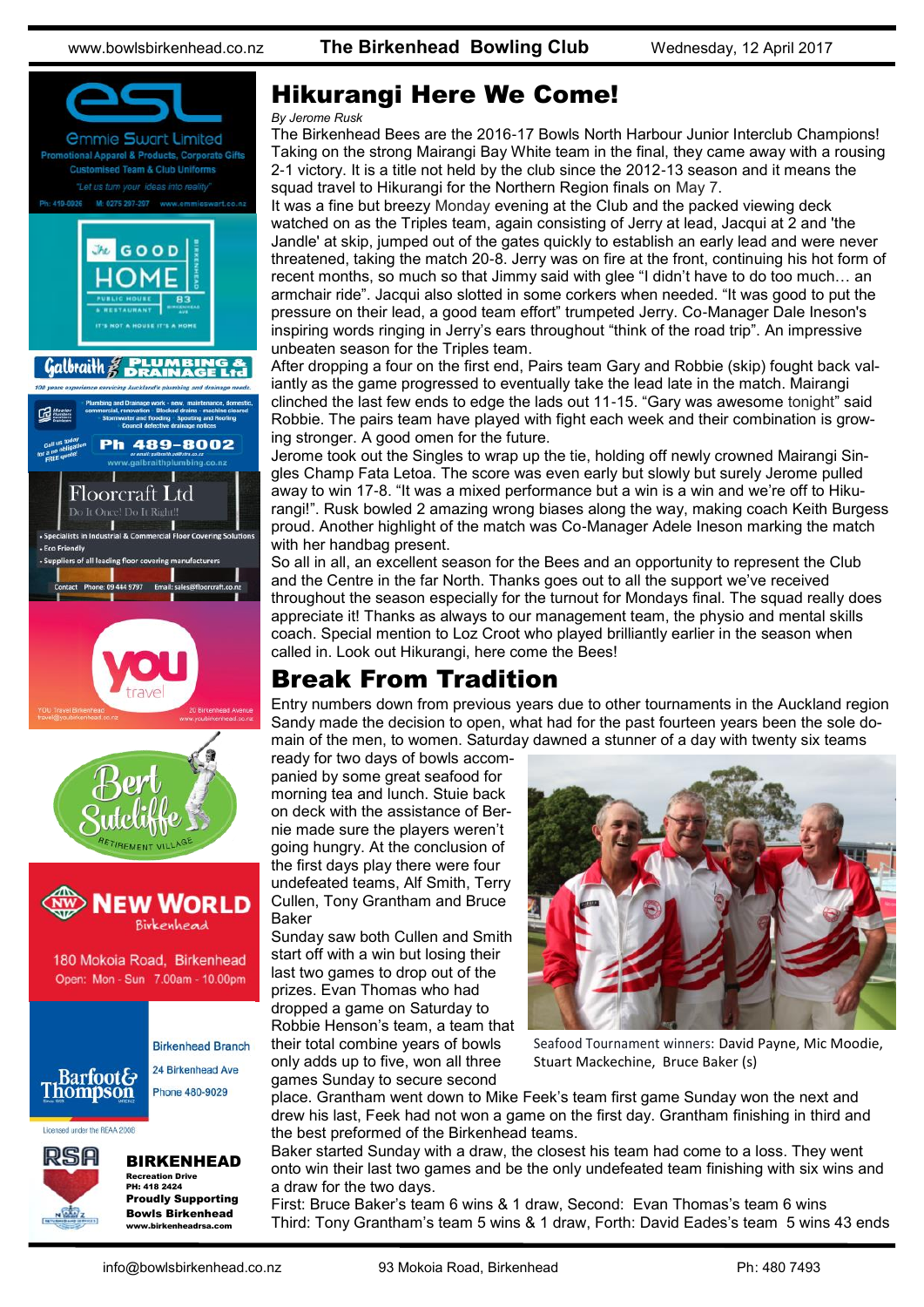www.bowlsbirkenhead.co.nz **The Birkenhead Bowling Club** Wednesday, 12 April 2017

![](_page_2_Picture_3.jpeg)

![](_page_2_Picture_4.jpeg)

![](_page_2_Picture_5.jpeg)

![](_page_2_Picture_6.jpeg)

![](_page_2_Picture_7.jpeg)

![](_page_2_Picture_8.jpeg)

field 0629

Design & Manufacture **High Quality Durable** Whiteboards **Noticehoards Educational Furniture** Over 25 years New Zealand made

![](_page_2_Picture_10.jpeg)

180 Mokoia Road, Birkenhead Open: Mon - Sun 7.00am - 10.00pm

![](_page_2_Picture_12.jpeg)

**NRL Round 7 selections close 6.30pm Thursday 13 April**

#### Sky Survivor Update

Twenty five players started off and after the first weekend, NRL round six, only twelve survived with eleven going out on the Cowboys upset loss alone. There will be another Sky Survivor starting soon. If you wish to be in see John Hindmarch (name and one off \$20 entry fee required) once we get twenty five paid up it will start. \$400\* for the winner(s) and two of \$50 drawn from those knocked out. \*Full terms and conditions available in the club.

#### Under 8's National Title

While the Seafood Tournament was on Birkenhead's Daymon Pierson was out on the bowling greens in Christchurch. It was the National Under 8's Intercentre and Pierson was there in the Bowls North Harbour fours team. Friday and Saturday was section play with the top two sides going through to the knock out stage on Sunday. Harbour finished section play in top position with twenty seven game points, just!. Both Waikato and South Canterbury also had twenty seven game points. Harbour had a plus fifty three differential, Waikato a plus forty three and South Canterbury plus thirty seven. Waikato went through with Harbour to the next day.

Sunday dawned and Harbour had Wellington to deal with first, Harbour won all three disciplines and a spot in the semi. Dunedin had beaten Taranaki and set up a Harbour Dunedin semi. Harbour came through the semi with a win in each discipline to knock Dunedin out. The final was next. Waikato had finished second to Harbour in section play and had played their way past West Coast (2-1), Canterbury (2-1) to reach the final. Having played each other in section play with Harbour only taking the singles discipline Waikato were the slight favourites. With the section play results behind them Harbour set out to win a national title. By the time the last bowl was counted Harbour had won the singles (21-15), won the pairs (18-11), won the fours (13-11) and won the national title for the second year in a row, a great achievement.

Singles: Rory Soden (browns Bay) Pairs Errol Koroi (s) (Orewa) Bevan Smith (Takapuna) Fours: Brent Malcom (S) (Northcote), Daymon Pierson (Birkenhead) Don Ambrose (Mairangi Bay), Walter Howden (Takapuna)

The Women's Under 8's Harbour side, with Birkenhead's Paris Baker playing singles, finished section play in second with Wellington topping the section. Knockout and first up was Taranaki with the women coming away with a clean sweep and a spot in the semi up against Wellington who had just beaten Auckland. The semis was where the women's title hopes stopped as they were beaten (2-1) by Wellington. Wellington met Dunedin in the final with Dunedin taking the title with two wins.

## **Free Tournament!!!**

**Birkenhead Bowling Club Friday 14 April (Good Friday) Starts 12noon Open Any Combination Triples** 

> **Team or Single Entry welcome Cash Prizes, Half Day Zero Entry Fee, Played in Mufti**

To enter phone the club 480 7493 email info@bowlsbirkenhead.co.nz